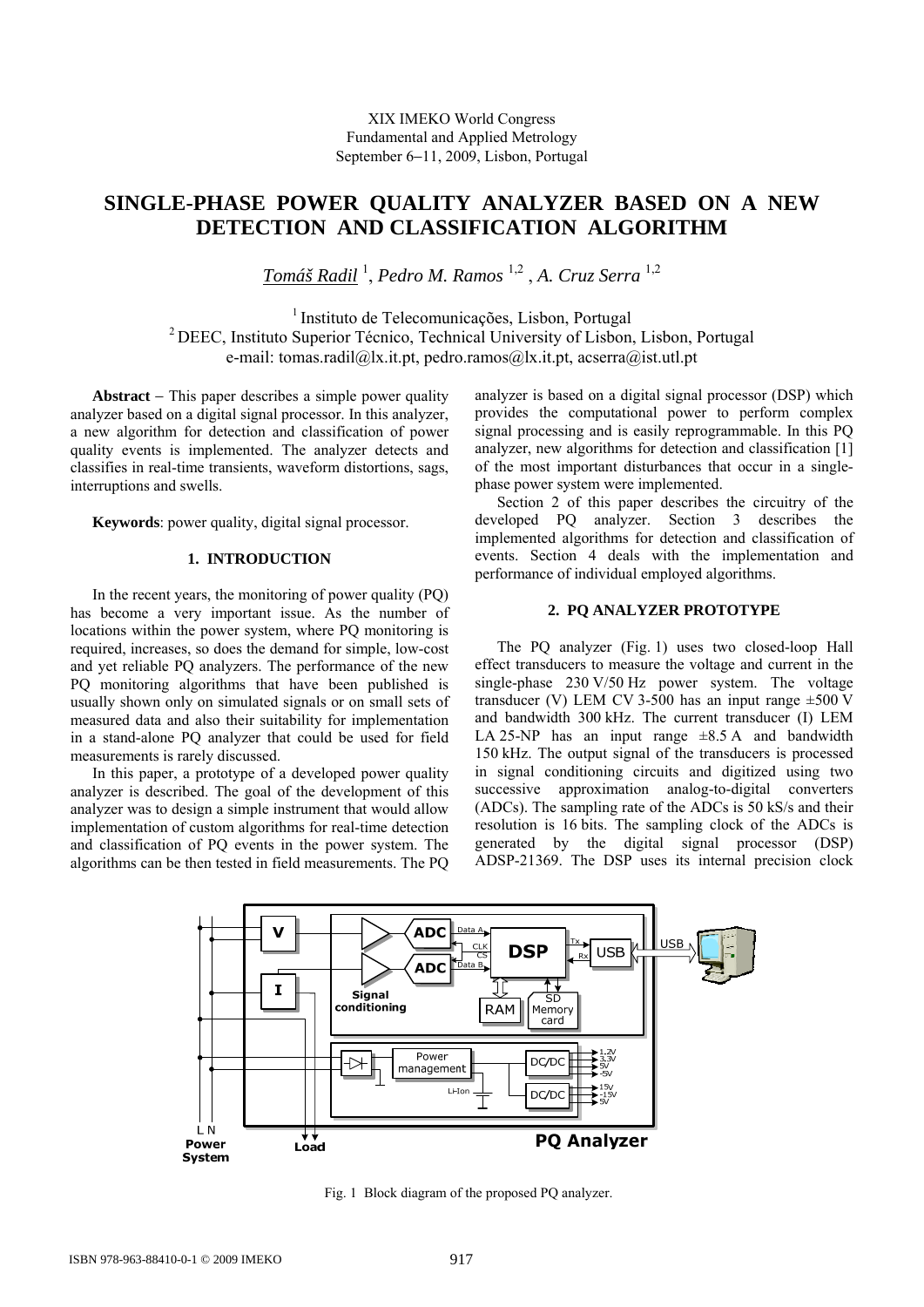generator to produce a stable and low-jitter sampling clock. The ADCs are connected to one of the DSP's two channel synchronous serial ports (SPORT).

Besides controlling the data acquisition process, the DSP also performs all the processing required by the proposed detection and classification algorithm. The selected DSP is a 32-bit floating-point processor running at 262 MHz. The DSP has 2Mbit (64k words) of on-chip memory. Since this memory is not sufficient to store all data and to perform all required processing, a 128Mbit (4M words) synchronous dynamic RAM (SDRAM) is connected to the DSP. The SDRAM memory is used to store auxiliary data and variables required during the processing and to store the acquired data while it is processed and before it is stored on the memory card in case of event detection. The analyzer uses a SD memory card with capacity 1GB to store the waveforms that include the detected events. The SD card is operated using one of the DSP's SPI ports.

When the PQ analyzer is connected to a PC, the detected disturbances can be uploaded via full-speed USB 2.0 interface. The USB functionality is provided by the FT232 chip, which is connected to the DSP's asynchronous serial port.

The PQ analyzer must be able to work even when the voltage in the power network is outside its nominal range. Since the analyzer is powered from the monitored power system, it contains a backup rechargeable Li-Ion battery which is used to power the analyzer during *e.g.* sags and interruptions. The battery is recharged when needed and the voltage in the power system is at its nominal level. The power supply provides battery backed-up power for all the analyzer's electronics and for the voltage and current transducers.

## **3. OPERATION OF THE PQ ANALYZER**

Each measurement cycle starts by acquiring new samples of the digitized voltage and current waveforms. The power quality analyzer processes the waveforms in frames that are 150 000 samples long (this equals to 3 s at sampling rate 50 kS/s). The acquisition of the new samples using the DSP's SPORT is interrupt driven. Since the DSP's internal memory is not sufficient to store 150 000 samples of voltage and current waveforms, first, the acquired samples are stored in small buffers placed in the internal memory and when the buffers are full (the capacity of the buffers is 500 words), their content is transferred to the SDRAM using direct memory access (DMA) to achieve optimal performance and to efficiently use the SDRAM's speed. When all 150 000 samples are acquired and stored in the SDRAM, the PQ analyzer proceeds to the signal processing stage. While processing the recently acquired waveforms, the analyzer continues with the acquisition of the next cycle to ensure continuous monitoring of the power system.

In the signal processing stage, the acquired frame of the voltage waveform is processed. The processing (see Fig. 2) starts by normalizing the voltage waveform; *i.e.*, dividing the voltage samples by the ratio of the nominal RMS value  $V_{\text{NOM}}$  and voltage sensor coefficient. In this step, eventual corrections (such as corrections of the transducer's nonlinearity) can be introduced.

After pre-processing, the analyzer proceeds to the event detection step. In this step, the processing splits and two different sets of algorithms are applied to the voltage signal in order to detect different power quality disturbances. The first set is used to detect disturbances such as transients and waveform distortions, while the second set is used to detect sags, swells, interruptions, undervoltages and overvoltages.



Fig. 2 Block diagram of the detection and classification algorithm implemented in the PQ analyzer.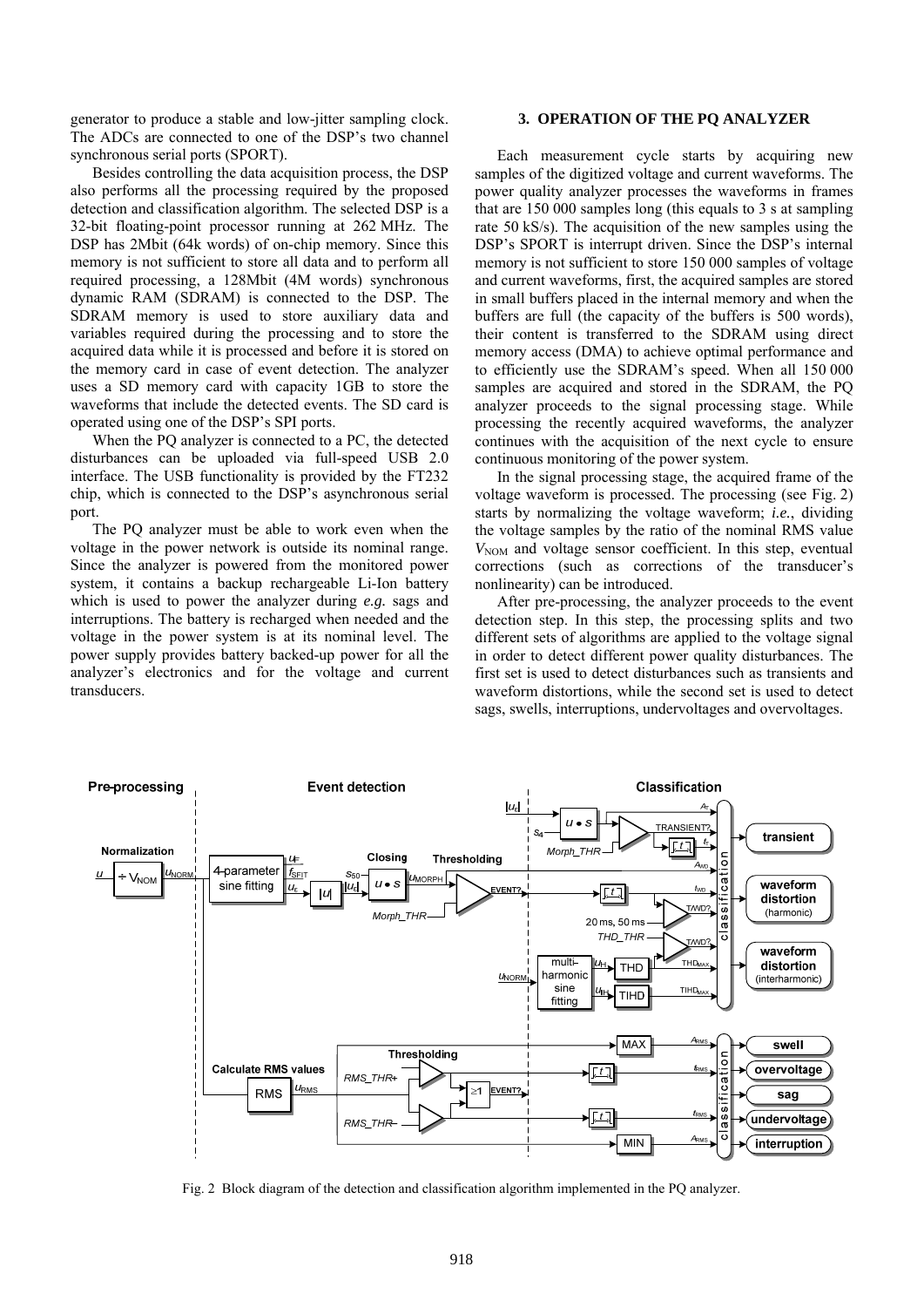### *3.1. Detection and classification of transients and waveform distortions*

In order to detect transients and waveform distortions, the fundamental  $u_F$  and the non-fundamental  $u_E$  components of the voltage signal  $u_{\text{NORM}}$  have to be separated

$$
u_{\text{NORM}} = u_{\text{F}} + u_{\varepsilon} \tag{1}
$$

The 4-parameter sine fitting algorithm [2] is used to separate these components. The initial estimates of the signal's parameters are obtained using the IpDFT algorithm [3] and the 3-parameters sine fitting algorithm [2].

The non-fundamental component  $u_{\varepsilon}$  contains the potential disturbances. To simplify the detection process, the absolute value of  $u_{\varepsilon}$  is calculated and the resulting signal is processed using the mathematical morphology operation called closing [4][5]

$$
u_{\text{MORPH}} = |u_{\varepsilon}| \bullet s_{50} \tag{2}
$$

where  $s_{50}$  is the so-called structuring element – in this case a signal containing ones whose length is equal to 50 ms (2.5 periods of the nominal fundamental frequency).

The resulting signal  $u_{MORPH}$  represents an envelope of the signal  $|u_{\varepsilon}|$ . Calculating the envelope simplifies the detection of potential events using thresholding because it removes multiple crossings of the threshold level that belong to a single event. An event is detected when the signal  $u_{MORPH}$ crosses the threshold level *Morph\_THR*.

In the classification step, the detected events are classified based on their parameters such as duration and the content of harmonic and interharmonic frequencies. The flow chart of the decision process in which the analyzer decides whether the event is a transient or a waveform distortion is shown in Fig. 3. If the duration of the event  $(t_{WD})$  is longer than 50 ms or the duration is longer than 20 ms and, at the same time, the maximum total harmonic distortion (THD) during the event have exceeded the THD THR threshold level, the event is classified as a waveform distortion (WD). Otherwise, it is classified as a transient (T).



Fig. 3 Flow chart of the classification process – transients and waveform distortions.

The analyzer further distinguishes two types of waveform distortions: harmonic WD and interharmonic WD. The decision is based on the comparison of the maximum THD and the maximum TIHD (total interharmonic distortion) values during the event.

In order to calculate the THD and TIHD value, the analyzer uses the non-iterative multiharmonic sine fitting algorithm [6] to estimate the amplitudes of individual harmonics (up to the  $30<sup>th</sup>$ ). The algorithm uses the final estimate of the frequency *f<sub>SFIT</sub>* produced by the 4-parameter algorithm. The multiharmonic sine fitting enables to separate the harmonic  $u_{\rm H}$  and interharmonic  $u_{\rm H}$  parts of the non-fundamental component *u*<sup>ε</sup>

$$
u_{\varepsilon} = u_{\rm H} + u_{\rm IH} \tag{3}
$$

$$
u_{\rm H} = \sum_{h=2}^{30} A_h \cos\left(h\omega t\right) + B_h \sin\left(h\omega t\right) \,,\tag{4}
$$

$$
u_{\text{IH}} = u - u_{\text{DC}} - \sum_{h=1}^{30} A_h \cos(h\omega t) + B_h \sin(h\omega t)
$$
 (5)

where  $A_h$  and  $B_h$  are the parameters of the *h*-th harmonics of the signal  $u_{\text{NORM}}$ . The part of the signal  $u_{\text{NORM}}$  that contains the disturbances is divided into one period long frames  $(N = 1000$  samples) and the multiharmonic sine-fitting is applied to each of these frames. Using the estimated parameters and using the  $u_{\text{IH}}$  signal, the THD and TIHD values in each frame are calculated

$$
\text{THD} = \frac{\sqrt{\sum_{h=2}^{30} (A_h^2 + B_h^2)}}{\sqrt{A_1^2 + B_1^2}} \,, \tag{6}
$$

$$
THID = \sqrt{\frac{1}{N} \sum_{n=1}^{N} u_{\text{IH}}^2 [n]}.
$$
 (7)

The magnitude  $A_{WD}$  of a waveform distortion is calculated as the maximum value of the signal  $u_{\text{MOPPH}}$ during the event.

When a transient is detected, the analyzer processes, once again, the signal  $|u_{\varepsilon}|$  using the morphology operation closing. This time, a structuring element *s*4 which is 4 ms long is employed. Shorter structuring element enables to separate potential transients that are close to each other in the signal  $u_{\text{MORPH}}$ . The resulting signal is used to calculate the duration  $t_T$  and the magnitude of individual transients  $A_T$ .

Detailed description of the algorithm used for detection and classification of transients and waveform distortions can be found in [1].

# *3.2. Detection and classification of sag, swells and interruptions*

While the detection and classification of transients and waveform distortions is based on new algorithms, the detection of sags, swells, interruptions, undervoltages and overvoltages follows the IEC 61000-4-30 standard [7].

The detection uses the calculation of the RMS value of the normalized voltage signal  $u_{\text{NORM}}$ . The RMS value is calculated every half-period using one period of data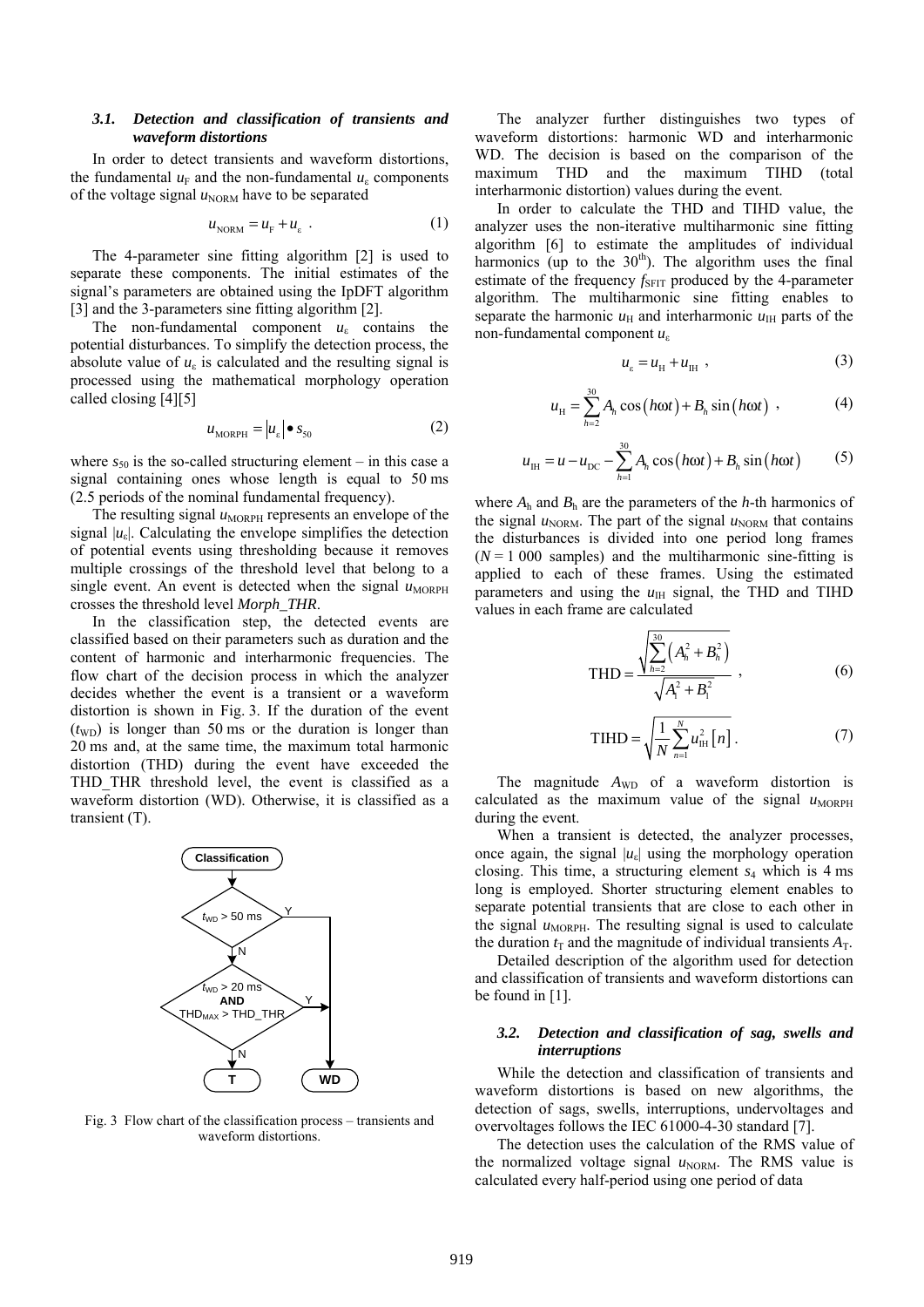$$
u_{RMS}(j) = \sqrt{\frac{1}{N} \sum_{i=(j-1)N/2}^{(j+1)N/2-1} u_{NORM}^2(i)}
$$
(8)

where *N* is the number of samples per period (1 000),  $j = 1$ , 2,… 299 (the processed frame is 150 000 samples long).

The detection of events is done by thresholding the  $u<sub>RMS</sub>$ signal with two threshold levels: *RMS\_THR–* and  $RMS\_THR+$ . An event is detected when  $u_{RMS}$  exceeds *RMS\_THR+* or drops below *RMS\_THR–*.

The classification of detected events is based on their duration *t*<sub>RMS</sub> and magnitude *A*<sub>RMS</sub>. For sags, undervoltages and interruptions,  $A_{RMS}$  is calculated as the minimum of the  $u<sub>RMS</sub>$  during the event. In case of swells and overvoltages,  $A_{RMS}$  is calculated as the maximum value of  $u_{RMS}$  during the event. The flow chart of the classification process is shown in Fig. 4.

Events with magnitude below 0.1 pu are classified as interruptions. If the event's magnitude is above 0.1 pu and below the *RMS* THR– threshold, the event is classified as either sag or undervoltage (depending on its duration). Otherwise (*i.e.* when the event's magnitude is above the *RMS THR*+ level), the event is classified as either swell or overvoltage.



Fig. 4 Flow chart of the classification process – sags, undervoltages, interruptions, swells and overvoltages.

### **4. IMPLEMENTATION OF THE ALGORITHMS**

Implementation of any algorithm into a DSP has to deal with limited resources that the processor offers, especially when the algorithms must work in real-time as in the case of PQ analyzers. In order to achieve maximum performance, the implementation of every algorithm has to respect the limitations of the particular processor. For example: the DSPs usually contain a fast but very small internal memory. Therefore, large data and variables have to be stored in external memory, which is several times slower than the internal memory. An efficient implementation has to maximize the use of direct memory access (DMA) and in case of SDRAM also of block transfers in order to efficiently use the external memory.

#### *4-parameter sine fitting*

The 4-parameter sine fitting algorithm, which is used to extract the potential disturbances such as transients and waveform distortions, processes data frames that are  $N = 150000$  samples long. According to the standard [2] this would mean building a matrix with dimension 150 000 $\times$ 4 (see (46) in [2]). Such a matrix would not fit into the DSP's internal memory and would have to be stored in external memory which would significantly reduce the calculation speed. The following optimization was implemented in order to decrease both the memory requirements and the required computational time.

The algorithm estimates the parameters of the fundamental (in-phase *A* and quadrature *B* component, frequency  $f_{\text{SFIT}}$ , dc component *C*) by solving the following equation [2]

$$
\begin{bmatrix} A & B & C & f_{\text{SFT}} \end{bmatrix}^T = \left( \mathbf{D}^T \mathbf{D} \right)^{-1} \left( \mathbf{D}^T u_{\text{NORM}} \right) \tag{9}
$$

where

$$
\mathbf{D} = \begin{bmatrix} \cos(\omega t) & \sin(\omega t) & 1 & -At\sin(\omega t) + Bt\cos(\omega t) \end{bmatrix}
$$
(10)

and *t* is the vector of time stamps.

The algorithm can be optimized by direct calculation of the matrices  $(D^T D)$  and  $(D^T u_{NORM})$ . The matrix  $(D^T D)$  is calculated as

$$
\left(\mathbf{D}^T\mathbf{D}\right) = \begin{bmatrix} E_{1,1} & E_{1,2} & E_{1,3} & E_{1,4} \\ E_{1,2} & E_{2,2} & E_{2,3} & E_{2,4} \\ E_{1,3} & E_{2,3} & E_{3,3} & E_{3,4} \\ E_{1,4} & E_{2,4} & E_{3,4} & E_{4,4} \end{bmatrix}
$$
(11)

where

$$
E_{1,1} = \sum_{i=1}^{N} \cos^{2}(\omega t_{i}) \, ; \, E_{1,2} = \sum_{i=1}^{N} \sin(\omega t_{i}) \cos(\omega t_{i}) \, ;
$$
\n
$$
E_{1,3} = \sum_{i=1}^{N} \cos(\omega t_{i}) \, ;
$$
\n
$$
E_{1,4} = \sum_{i=1}^{N} \cos(\omega t_{i}) [-At_{i} \sin(\omega t_{i}) + Bt_{i} \cos(\omega t_{i})] \, ;
$$
\n
$$
E_{2,2} = \sum_{i=1}^{N} \sin^{2}(\omega t_{i}) E_{2,3} = \sum_{i=1}^{N} \sin(\omega t_{i}) \, ;
$$
\n
$$
E_{2,4} = \sum_{i=1}^{N} \sin(\omega t_{i}) [-At_{i} \sin(\omega t_{i}) + Bt_{i} \cos(\omega t_{i})] \, ;
$$
\n
$$
E_{3,3} = N; \quad E_{3,4} = \sum_{i=1}^{N} [-At_{i} \sin(\omega t_{i}) + Bt_{i} \cos(\omega t_{i})] \, ;
$$
\n
$$
E_{4,4} = \sum_{i=1}^{N} [-At_{i} \sin(\omega t_{i}) + Bt_{i} \cos(\omega t_{i})]^{2} \, .
$$

Note that  $(D^T D)$  is a symmetric matrix and the element  $E_{33}$  is constant (equal to the number of samples *N*). Therefore, only 9 out of 16 elements have to be calculated.

The matrix  $(D^Tu_{NORM})$  is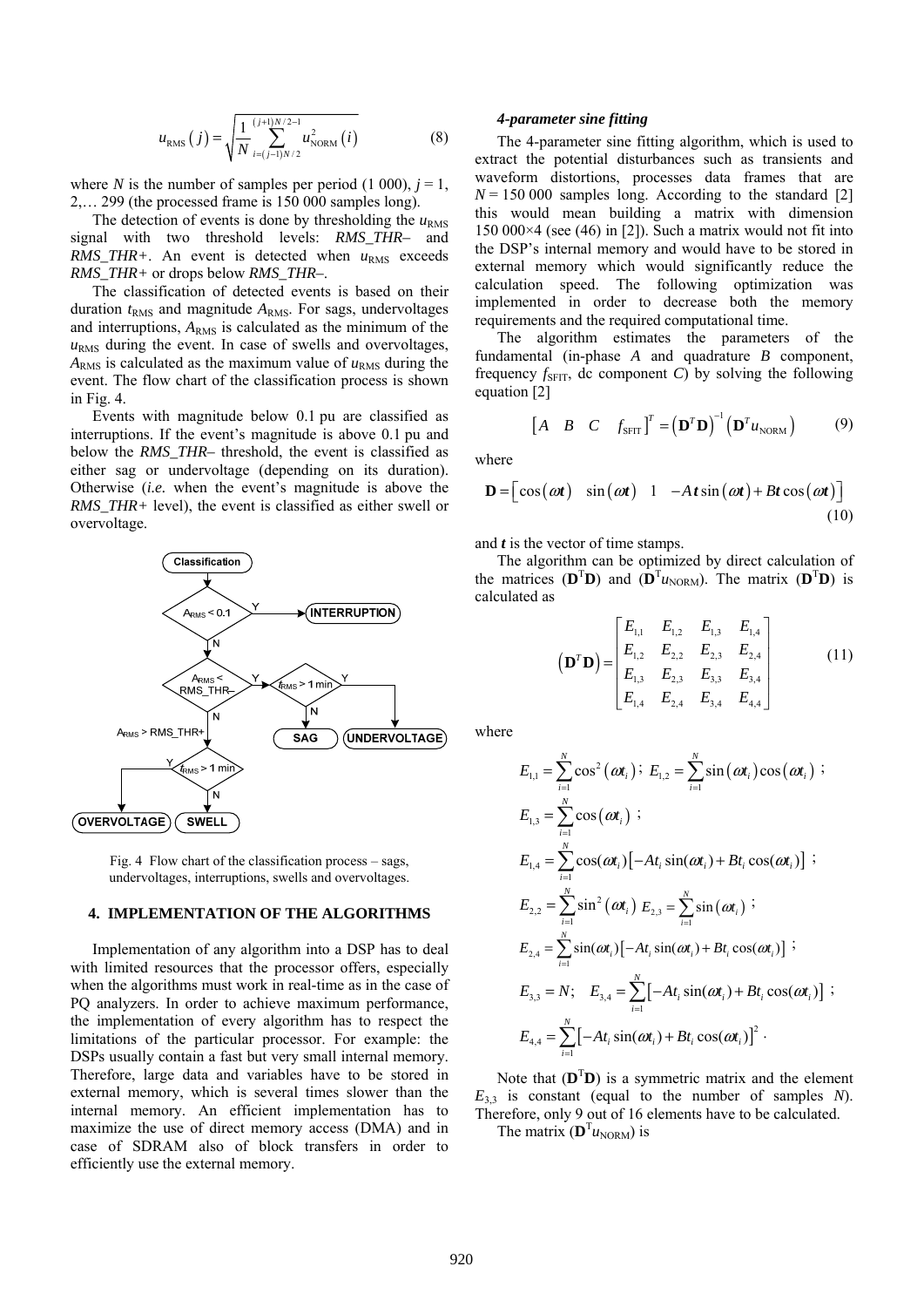$$
\left(\mathbf{D}^{T} u_{\text{NORM}}\right) = \begin{bmatrix} \sum_{i=1}^{N} u_{\text{NORM}}[i] \cos(\omega t_{i}) \\ \sum_{i=1}^{N} u_{\text{NORM}}[i] \sin(\omega t_{i}) \\ \sum_{i=1}^{N} u_{\text{NORM}}[i] \\ \sum_{i=1}^{N} u_{\text{NORM}}[i] [-At_{i} \sin(\omega t_{i}) + Bt_{i} \cos(\omega t_{i})] \end{bmatrix}.
$$
 (12)

The matrices ( $\mathbf{D}^T \mathbf{D}$ ) and ( $\mathbf{D}^T u_{\text{NORM}}$ ) have dimension 4×4 and 4×1, respectively, whereas the matrix **D** had dimension *N*×4. From this it can be seen that the direct calculation of the matrices  $(D^T D)$  and  $(D^T u_{NORM})$  requires significantly less amount of memory. It is also more computationally efficient because it avoids the matrix operations with the big matrix **D**. Both matrices  $(D^T D)$  and  $(D^T u_{NORM})$  can be stored in DSP's fast internal memory.

Similar modifications can be also applied to the 3-parameter sine fitting algorithm, which is used for the initial estimation of the parameters of the voltage signal's fundamental.

In this application, the direct calculation of the matrices  $(D^T D)$  and  $(D^T u_{NORM})$  decreased the required computational time by 30% (approximately 200 ms). For more information on the computational requirements see the sub-section "Overall performance".

#### *Closing operation*

=

The proposed detection and classification algorithm uses the closing operation to obtain the envelope of the signal containing potential disturbances. The closing operation is defined using two other mathematical morphology operations [4]: dilation  $\oplus$  and erosion  $\ominus$ 

$$
u_{\text{MORPH}} = |u_{\varepsilon}| \bullet s_{50} = (|u_{\varepsilon}| \oplus s_{50}) \ominus s_{50} . \tag{13}
$$

The output of the dilation operation is calculated by shifting the structuring element  $s_{50}$  (which is long  $N_s = 2500$ samples) along the processed signal  $|u_{\varepsilon}|$  ( $N = 150,000$ ) and calculating the maximum value of the samples that belong to the neighbourhood defined by the current position of the structuring element. The erosion operation is similar, only this time the minimum value is calculated.

Implementation of the closing operation according to this definition would be very inefficient. Both the dilation and the erosion operation would require  $N<sub>S</sub>$  accesses to each sample of the processed signal. Due to the length of  $|u_{\varepsilon}|$ , the signal has to be stored in the external (relatively slow) SDRAM memory making the calculation of the closing operation even slower.

In the described PQ analyzer, the dilation and erosion operations are implemented using the Herk-Gil-Werman algorithm [8][9]. The Herk-Gil-Werman implementation of dilation and erosion requires only  $3 - 4/N<sub>S</sub>$  accesses to each sample each thus significantly reducing the number of accesses to the external memory. For large  $N<sub>S</sub>$ , the Herk-Gil-Werman algorithm does not depend on the length of the structuring element, which can be seen from Table 1. From this table it follows that the closing operation using the

structuring element  $s_{50}$  ( $N_s = 2500$  samples) takes almost the same time as the closing operation using  $s_4$  ( $N_s = 200$ ) samples).

# *Overall performance*

Table 1 shows an example of computational times required by individual algorithms employed in the detection and classification process. The processing times in this example were achieved while processing one frame (150 000 samples) of measured data.

The acquisition of the 3 s frame of data takes only 19.81 ms of processor time leaving enough time to process the previous frame.

The signal used to test the part detecting transients and waveform distortions contained 2 transients. The second part was tested using a signal containing one sag. The iterative part of the 4-parameter sine fitting algorithm converged after two iterations (*i.e.*, 233.93 ms were required to perform 2 iterations of the algorithm).

The individual algorithms were tested separately; *i.e.* when measuring the time required to detect and classify the disturbances the data acquisition was stopped and vice versa. Therefore, the total time required by all the algorithms is slightly bigger (by few tens of milliseconds) than the mere sum of times in Table 1. This is caused by *e.g.* the conflicts between the DMA transfer that writes the acquired data to the SDRAM and the DMA transfer (and also normal accesses) used to obtain data from the SDRAM for processing.

The PQ analyzer is able to work in real-time because the total time required by individual algorithms is significantly lower than the duration of one frame (3 s).

Table 1. Processing times required by individual algorithms.

| <b>Algorithm</b>                                       | <b>Time</b> |
|--------------------------------------------------------|-------------|
| Data acquisition                                       |             |
| Reading samples from the ADCs,                         |             |
| configuring DMA transfer to the SDRAM                  | 19.81 ms    |
| Transients and waveform distortions                    |             |
| IpDFT and 3-parameter sine fitting                     | 115.67 ms   |
| 4-parameter sine fitting (initial part)                | 116.96 ms   |
| 4-parameter sine fitting (iterative part)              | 233.93 ms   |
| Calculation of abs. value and $u_{\varepsilon}$ signal | 108.67 ms   |
| Closing operation $(s_{50})$                           | 34.21 ms    |
| Event detection                                        | $20.82$ ms  |
| Closing operation $(s_4)$                              | 33.66 ms    |
| Classification                                         | 267.89 ms   |
| Sags, interruptions, swells,                           |             |
| RMS calculation                                        | $20.75$ ms  |
| Event detection                                        | $16.47$ us  |
| Classification                                         | $12.87$ us  |

#### **5. CONCLUSIONS**

The described PQ analyzer represents a simple and flexible instrument that allows testing of custom designed detection and classification algorithms in field measurements and monitoring. The analyzer implements a new algorithm for detection and classification of transients